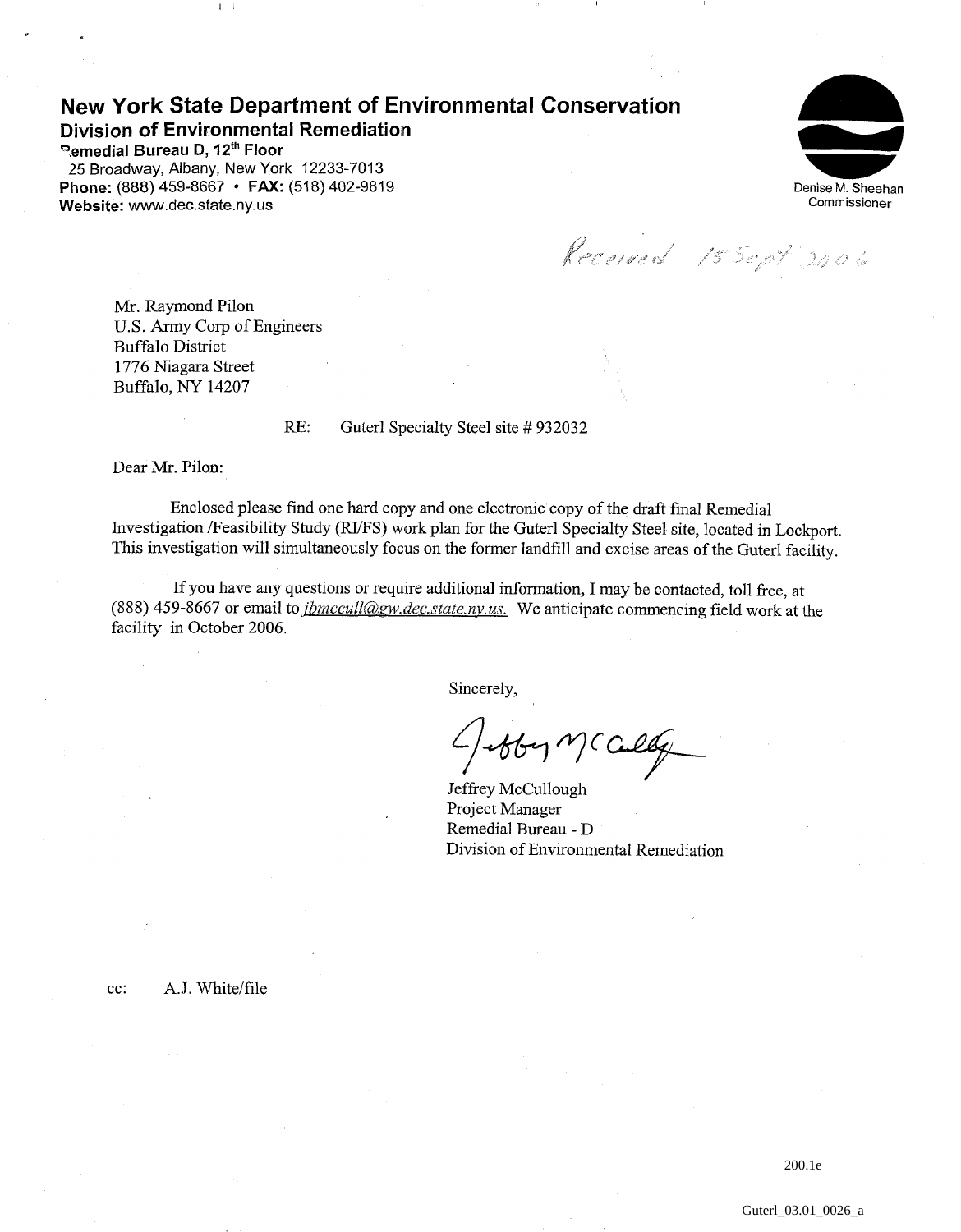# **MACTEC, Engineering and Consulting, PC.**

511 Congress St., Portland, ME 04011<br>Phone: (207) 775-5401 Fax: (207) 772-4762 Phone: (207) 775-5401 Website: www.mactec.com

 $\mathbf{p} \rightarrow \mathbf{q}$ 

#### **MEMORANDUM**

| TO:             | Mr. Jeffrey McCullough                                            |
|-----------------|-------------------------------------------------------------------|
| <b>FROM:</b>    | David Bufo, MACTEC                                                |
| <b>SUBJECT:</b> | Response to comments, Guterl Specialty Steel Site Draft Work Plan |
| DATE:           | <b>August, 2006</b>                                               |

Responses to comments received from NY DER Region 9, NY DEC, Bureau of Remediation, and the USACE, in regard to the Guterl Draft Work Plan:

## **Section 2.0, Site Background and Physical Settinp:**

Comment: *The page numbering for this section is incorrect (i. e., page* I-x *instead of 2-s).*  Response: Page numbering has been corrected.

## **Section 2.4, Prior Investigations, Excised Area,**

Comment: *Page 1-10: As a point of clarification, the IIWA conducted by Ecology* & *Environment (E&E) in* 1997 *was incorporated into the IIWA Report issued by the NYSDEC in 2000. E&E was only hired to complete the soil boring program, the well installation program and health* & *safety monitoring. That is why analytical results were not included in E&E's IIWA Report; all samples were collected by NYSDEC personnel and analyzed by NYSDEC contract labs.* 

Response: The text has been modified to clarify that E&E was hired to complete specific field activities associated with the IIWA and that the IIWA activities conducted by E&E were incorporated into the IIWA Report issued by NYSDEC in 2000.

#### **Section 2.7, Data Review, Data Gaps and RI Technical Activities:**

Comment: *Excised Area Surface Soil, Page* 1-1 *5: The appendix number for USEPA's xrf data is not spectfied in paragraph* I *of this subsection.* 

Response: USEPA XRF data is included in Appendix D of the Work Plan. The text has been modified to reflect this information.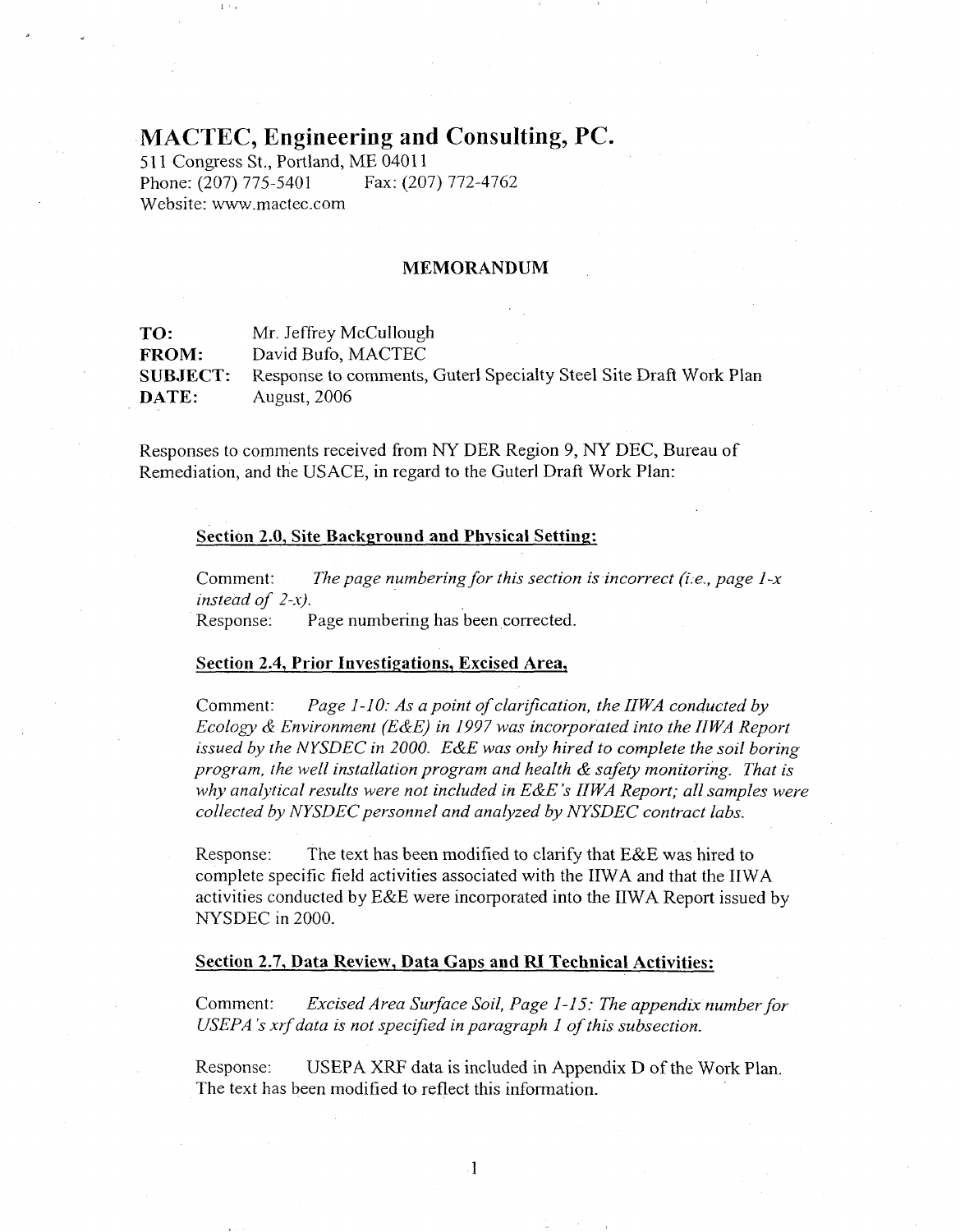Comment: *Excised Area Subsurface Soil, Page* 1-1 *6: There is an incorrect reference to TAGM 4046 in paragraph 3 ofthis subsection. Also, in paragraph 6, the data being discussed is listed as "surface soil". Ifthis is correct, this paragvaph should be moved to the preceding subsection.* 

Response: The reference to TAGM 4042 has been corrected to reference TAGM 4046. Additionally, "surface soil" in paragraph 6 has been changed to "subsurface soil".

Comment: *Surface Water/Sediments, Page 1-19: In addition to the contaminants listed in the Zndfullparagraph of this subsection, PCBs were also detected at elevated concentrations (38 and 44 ppm) in the pump sump sediment.* 

Response: The text has been modified to reflect that PCBs were also detected at concentrations of 38 and 44 ppm in the pump sump sediment.

## **Section 3.2.2, Radiological Issues**

Comment: *Page 3-4: Will the presence of radiation at the site effect the results of the XRF unit?* 

Response: According to the XRF unit manufacturer, the presence of radiation at the site should not affect the results of the XRF analyses. Further, the XRF will be based in a site trailer located outside the Excised Area and away from the known areas of elevated radiological levels.

#### **Section 3.2.3, Excised Area**

Comment: *Page 3-4: 350 surface soil samples using XRF verified by approximately 70 lab samples seems excessive for a Phase* I *RI. I also have concerns over the heavy reliance on XRF data. This technology was utilized at the Roblin Steel plants in Dunkirk and Tonawanda, and produced extremely poor correlation with the lab data. Has the technology improved to the point that it is more reliable?* 

Response: 350 surface soil samples to be analyzed using XRF are expected to provide adequate spatial representation of surface conditions at the site in order to minimize the need for further surface soil sampling in Phase 11. The 70 samples to be sent for offsite analysis are intended for human health risk assessment.

MACTEC utilized XRF for metals analysis during site and remedial investigations for the States of Connecticut, Massachusetts, Maine, and Rhode Island; and during property transfer investigations for industrial clients in Louisiana and Florida. The most recent utilization of the portable XRF was to analyze estuarine sediment samples collected to delineate the lateral and vertical extent of contamination in support of a remedial investigation/feasibility study

 $\overline{2}$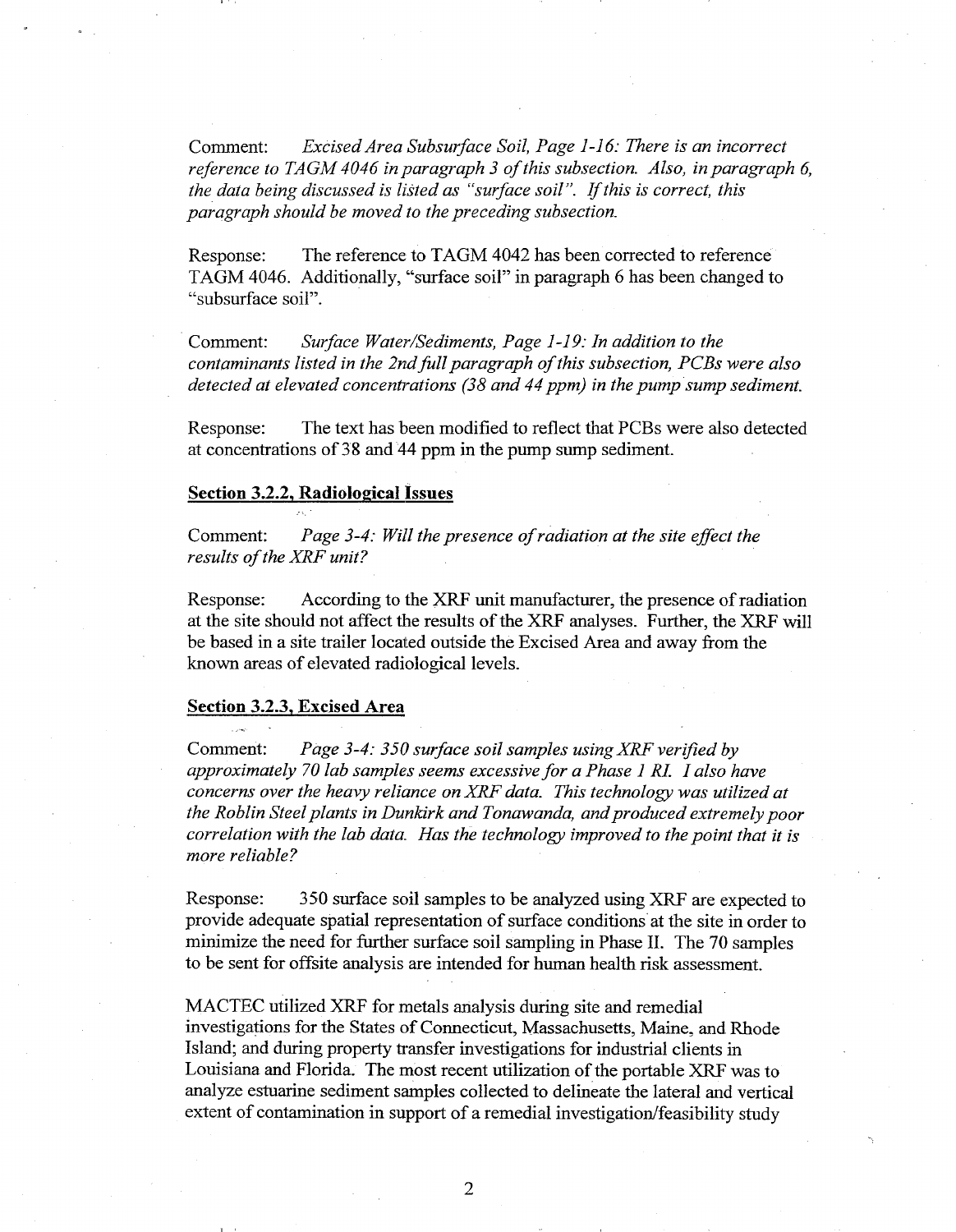(RVFS) to complete a record of decision (ROD) at a former copper, lead, and zinc sulfide ore mine site on a unique coastal location in Maine.

Five hundred and thirty seven samples were collected and analyzed by on-site XRF during a twenty five day period. Sufficient sediment volume was collected to fill eight ounce soil jars. An aliquot was removed, dried, sieved and analyzed in accordance with USEPA Method 6200. The remaining original sample was archived. Thirty seven sediment samples (seven percent) were submitted to a contracted commercial laboratory for metals analysis by USEPA Method 6010B (ICP)/6020 (ICP-MS). Samples were analyzed for antimony, arsenic, barium, cadmium, chromium, cobalt, copper, lead, manganese, mercury, nickel, selenium, silver, thallium, and zinc. Metal concentrations reported by the commercial laboratory were compared to the on-site XRF concentrations to determine precision, accuracy, and bias of the XRF data.

In all instances where a detection was reported by the XRF, a detection was reported by the commercial laboratory. The average relative percent differences (RPDs) between the XRF and commercial laboratory results ranged from 24 to 68 for copper (24), lead (58), zinc (37), arsenic (68), and manganese (35) indicating good comparability. Barium (192), cadmium (91), and chromium (196) had high average RPDs ranging from 91 to 192 in sediment detections. A general trend of higher concentrations reported by XRF was observed indicating a possible high bias for these analytes.

Of the 176 calculated RPDs, 70 exceeded 50 (the USEPA Region I guidelines for comparing solid matrices field duplicates). There were no instances where a positive detection was reported by XRF and a non-detect was reported by the commercial laboratory indicating false positive reporting by XRF did not occur. There were three instances when a non-detect was reported by XRF and a positive detection above the XRF reporting limit was reported by the commercial lab. In all cases the concentration reported in the commercial lab was in the same relative concentration range as the on-site reporting limit.

## **Section 3.2.5, Site Groundwater**

Comment: *Page 3-7: Paragraph I: Will the 20 shallow wells be overburden or bedrock wells? Also, will they be micro-wells or standard 2-inch diameter wells? Clarification is required.* 

Response: The text has been modified to indicate the 20 shallow wells will be installed to monitor the first groundwater encountered. Due to seasonal fluctuations in the groundwater, it cannot be determined whether the first encountered groundwater will be in the overburden or the bedrock. The text has also been modified to indicate that the wells will be 2" PVC, flush mounted.

Comment: *Paragraph 2: The "grab" overburden groundwater samples may*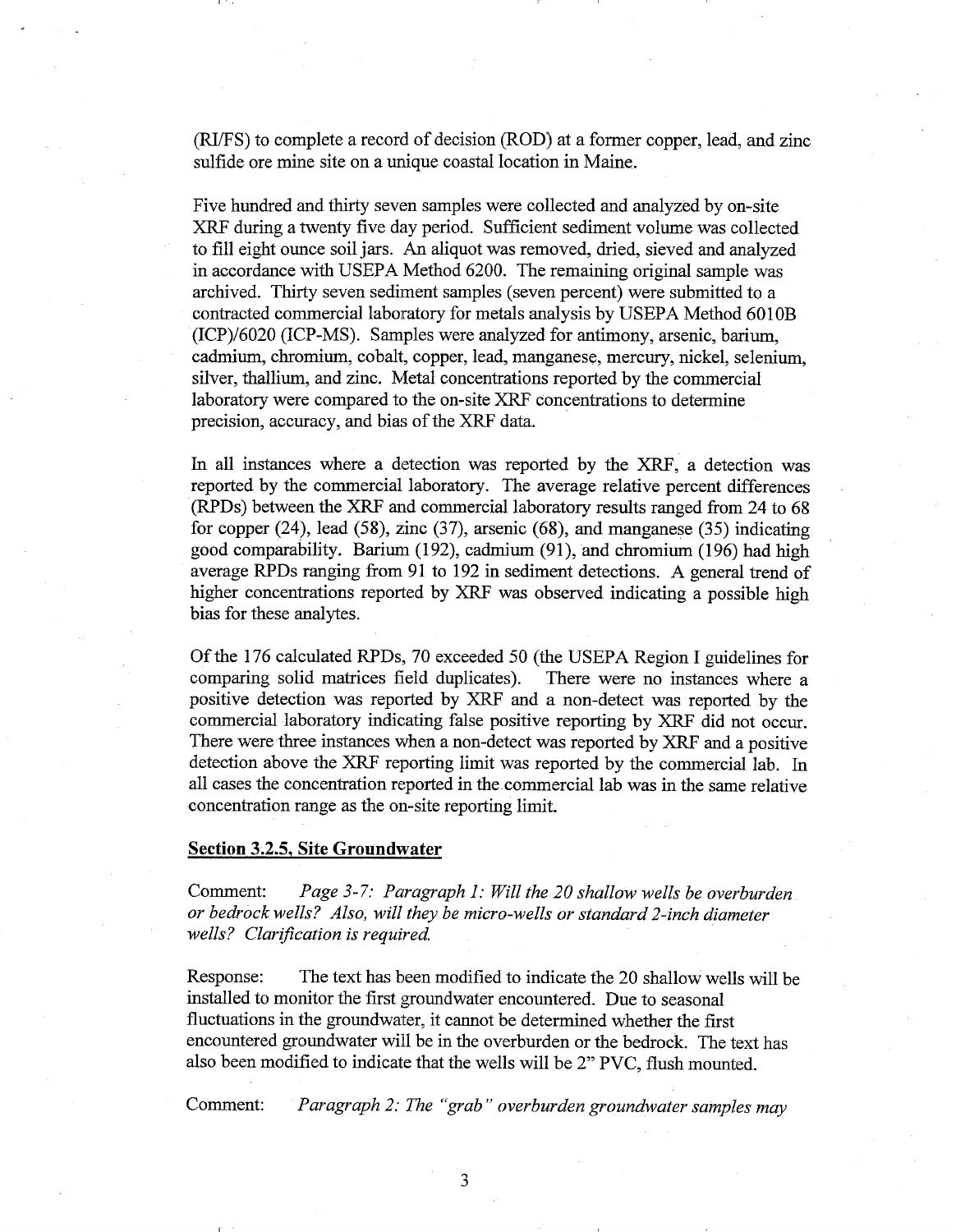not tell us much if they are extremely turbid. As a result, the Work Plan should *include a provision to filter these samples if high turbidity is observed.* 

Response: The Quality Assurance Project Plan (Appendix A) includes provisions for filtering turbid groundwater "grab" samples.

Comment: *Paragraph* 3: *The locations of the wells discussed in this paragraph should be shown on Figure 3-3 because it is difficult to determine their locations from the descriptions given.* 

Response: The locations of the wells discussed in this paragraph are indicated on Figure 3-3 as "Proposed Water Samples". This is done to distinguish them from the monitoring wells to be installed as part of the Landfill investigative activities.

## **Section 3.3, Report Preparation:**

Comment: *Data Usability Summary Report, Page* 3-9: *Soil vapor samples are mentioned in this subsection. The collection of these samples, however,* **is** *not discussed in Section 3.0, and it not clear that they will actually be collected.* 

Response: The collection of up to 6 soil vapor samples with 1-liter, 20 minute flow, summa canisters from *6* GeoprobeTM locations near property boundaries is discussed in Section 3.2.3. These samples will be collected to assess potential impacts from VOC contamination via soil vapor.

Comment: *Contamination Assessment, Page* 3-9: *Soil vapor samples are mentioned in this subsection. The collection of these samples, however, is not discussed in Section* 3.0, *and it not clear that they will actually be collected.* 

Response: The collection of up to 6 soil vapor samples with I-liter, 20 minute flow, summa canisters from 6 Geoprobe<sup>™</sup> locations near property boundaries is discussed in Section 3.2.3. These samples will be collected to assess potential impacts from VOC contamination via soil vapor.

## **Section 3.5, Feasibility Study:**

Comment: *Paragraph 2, Page* 3-1 1: *Soil vapor samples are mentioned in this section. The collection of these samples, however, is not discussed in Section 3.0, and it not clear that they will actually be collected.* 

Response: The collection of up to 6 soil vapor samples with 1-liter, 20 minute flow, summa canisters from 6 Geoprobe<sup>TM</sup> locations near property boundaries is discussed in Section 3.2.3. These samples will be collected to assess potential impacts from VOC contamination via soil vapor.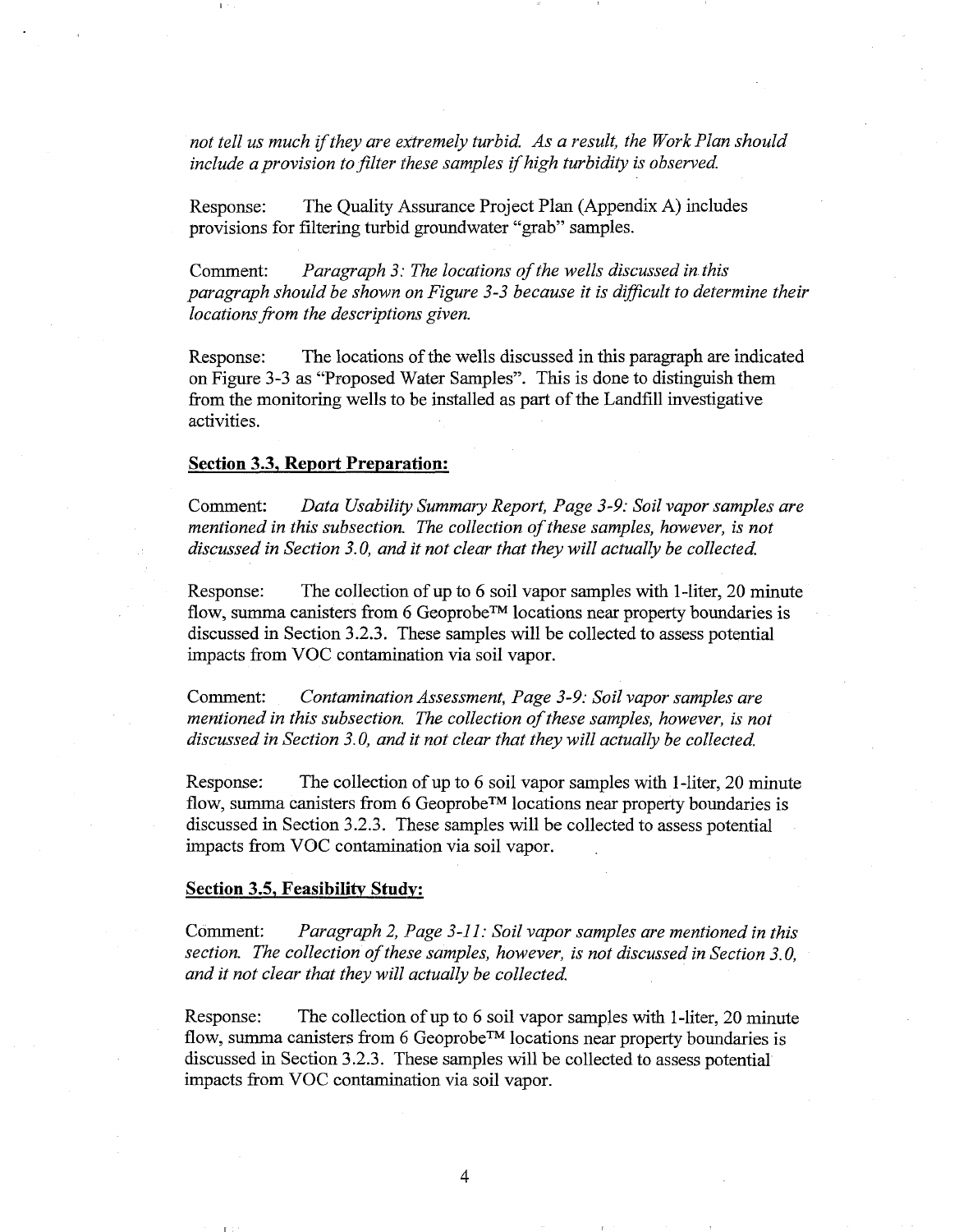Comment: *Paragraph 3, Page 3-1 1: The FS should not be restricted to a detailed analysis of only 3 alternatives for each media as other potentially applicable alternatives may be identified during the initial screening.* 

Response: MACTEC recognized that more that 3 potentially applicable remedial alternatives could be identified during initial screening. In order to reasonably constrain scope and schedule; MACTEC intends to perform detailed analysis of up to 3 alternatives. Should detailed analysis indicate that none of the 3 alternatives is viable for the site, MACTEC may perform detailed analysis of additional alternatives identified during screening.

## **Figure** 3.1:

Comment: *It is difficult to differentiate between the historic rad samples (if any)* and the proposed RI soil samples. Perhaps different symbols should be used. Also, it does not appear that drum samples from the Excised Area have been *collected. If correct, this symbol should be deleted from the legend.* 

Response: The symbols for Historic Rad Samples and Drum Samples have been removed from Figure 3-1.

### **Figure** 3.2:

Comment: *It is difficult to differentiate between the historic drum samples (if any) and the proposed RI soil samples. Perhaps different symbols should be used.* 

Response: The symbols have been modified to make them easier to differentiate from proposed RI soil samples.

#### **Table** 3.1:

Comment: *This table includes items not discussed in the text. For example, the table indicates that up to 20 subsurface samples will be collected from the Excised Area, while the only subsurface samples discussed in the text are*  associated with the Guterl Landfill. Also, the proposed soil gas samples shown in *the table are not discussed in Section 3.0.* 

Response: Reference to subsurface sampling, as described in Table 3.1, has been added to Section 3.2.3. Additionally, the collection of up to 6 soil vapor samples with 1-liter, 20 minute flow, summa canisters from 6 Geoprobe<sup>TM</sup> locations near property boundaries is discussed in Section 3.2.3. These samples will be collected to assess potential impacts from VOC contamination via soil vapor.

Comment: *The NYSDOH typically advocates collecting surface soil samples from 0" - 2" depth. This table, however, specifies a sample depth of 0" - 6".*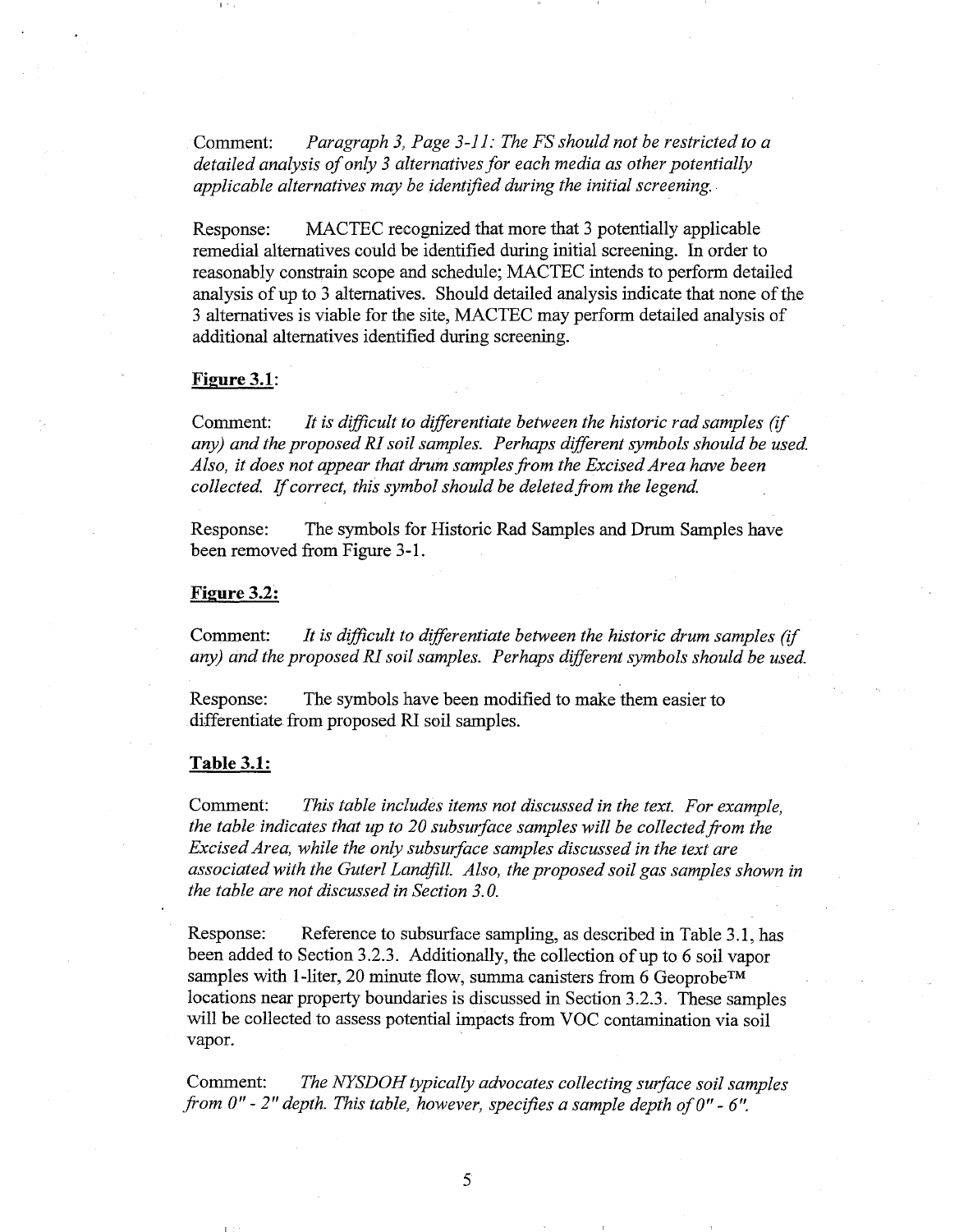Response: MACTEC understands that NYSDOH typically advocates the collection of surface soil samples from 0-2" for the purpose of assessing potential impacts to human health. Further, for the purposes of remedial alternative analysis and design, soil samples collected from 0-6" provide a good basis for assessment of costs related to soil removal or treatment. MACTEC intends to collect *25%* of surface soils fiom 0-2" and 75% fiom 0-6" to meet the various goals of the investigation. The text and tables have been modified to reflect this intent.

Comment: *In the Description and Methodology column, the subsurface samples proposed for the Landfill (page 2 of Table 3.1) references the Excised Area instead of the Landfill.* 

Response: The reference has been changed to reflect that subsurface samples will be collected from the Landfill.

Comment: *Groundwater collection from the monitoring wells is only included for the Phase 2 RI. Section 3.2.5 of the Work Plan, however, indicates that the*  wells will be sampled during both phases. Clarification is required.

Response: The initial round of groundwater sampling is noted on page 1 and 2 of Table 3.1 as part of Phase I.

## **Comments from the NYSDEC Bureau of Radiation**

## **General Comments**

Comment: *1. As a general comment, the document refers to on site gamma spectroscopy as one mechanism for field screening and to reduce the amount of samples sent off-site for analysis. At other sites where on-site analyses are performed, we have required that, at the beginning of the project, a number of samples analyzed on site be then sent to an off-site laboratory to demonstrate the accuracy of the on-site analysis. We recommend such a requirement in this work plan. In cases where of-site analysis is being performed isotopic uranium and isotopic thorium needs to be performed in addition to gamma spectroscopy. By performing isotopic uranium and isotopic thorium analysis, these results can be used to demonstrate XRF measurement adequacy,* 

Response: The use of using gamma spectroscopy for screening of samples collected and the Guterl Specialty Steel site is to ensure that no radioactive samples are sent to the off-site laboratory. Off-site analytical analyses will only be for non-radiological parameters and the local laboratory does not have appropriate procedures, controls, or license for working with radioactive samples. In the event that there are radioactive samples that need off-site analyses, then arrangements will be made to send the samples to an appropriately qualified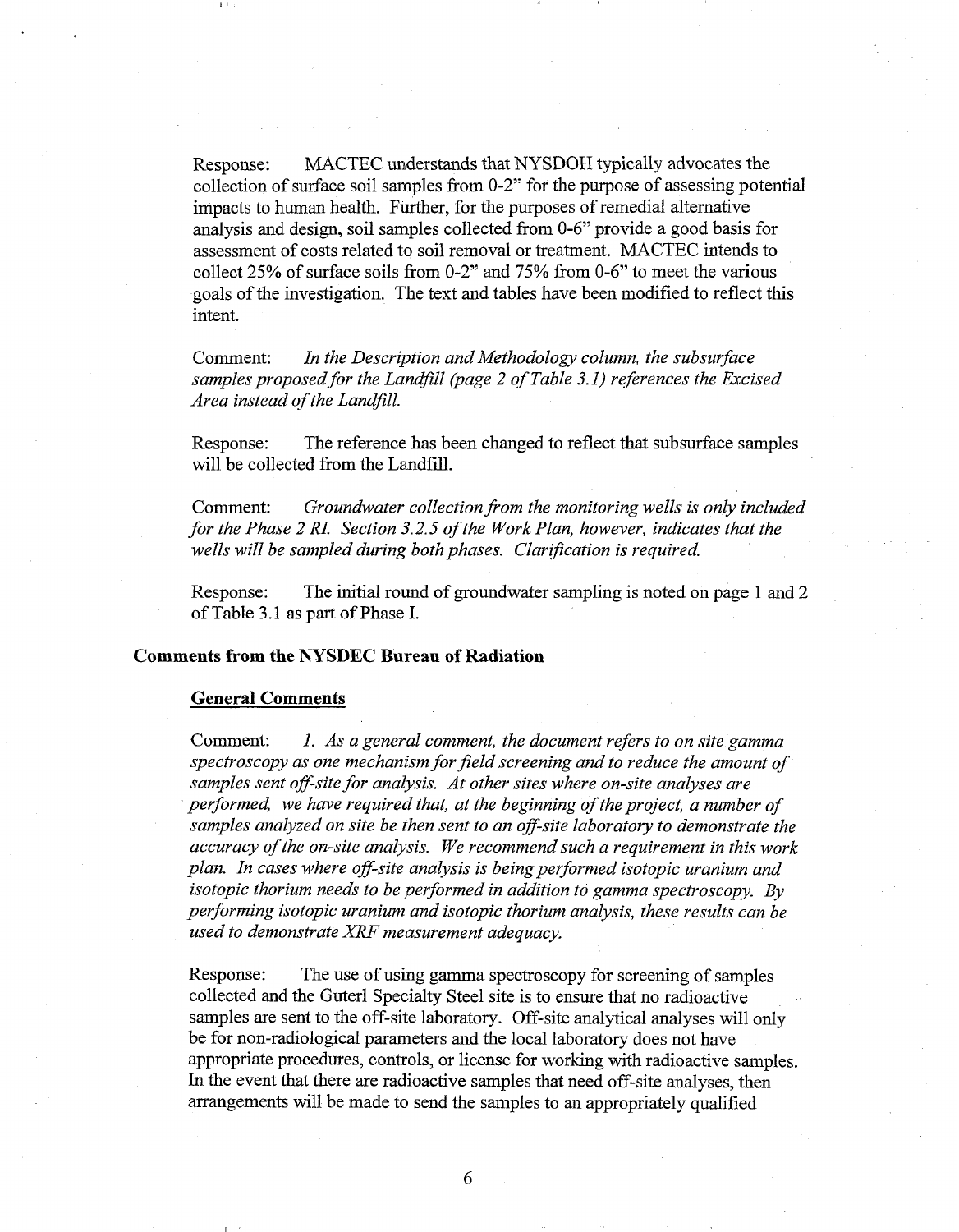laboratory for handling radioactive samples. Since the gamma spectroscopy results are not going to be used as characterization data for radiological parameters, there is no need for off-site gamma spectroscopy comparison.

Comment: 2. As a second general comment, if the work plan can not specify *the number of samples that will be sent off-site for analysis, the work plan should at least include a discussion regarding the frequency of off-site analysis and what factors (exceeding a particular screening value, etc.) will be used for selecting samples for off-site analysis. In addition please supply the name of your contracted laboratory who will perform the off-site radiological analysis.* 

Response: Since this is not a radiological characterization, no samples will be sent to an off-site laboratory for radiological analyses. Samples will be available to the NYSDEC Bureau of Radiation if they wish to perform additional radiological analyses.

Comment: *3. Another general comment is that a section should be added to the document which outlines how and when the XRF will be used for radiological contaminant identification. This section should include a discussion concerning* what radionuclides the XRF will and won't identify including uranium and *thorium.* 

Response: The XRF will only be used for metals analysis and quantification and not for radiological contaminant identification. Radiological contaminates will be identified by typical radiation survey instrumentation and gamma spectroscopy.

Comment: *Since the XRE is afixed base source, MACTEC will be required to register the unit with the New York State Department of Health (NYSDOH) Bureau of Radiation (518) 402-7550.* 

Noted - this will be performed prior to the beginning of the field work.

## **Section 1.0;**

Comment: The statement on the bottom of page 1-3, that reads, "The parcel" *of land, fronting Ohio Street, which has been used for the uranium and thorium milling operations by Simonds, is currently held by the Guterl Steel Bankruptcy Trustee at the Western Bankruptcy Court in Pittsburgh, Pennsylvania (Buri, 1990; Drake, 1990; and Everett, 1990)" is not true. This property has been*  legally abandoned and the court no longer has jurisdiction. The above statement *is also written in the last paragraph of Section 2.2.1 of Appendix C, Community Participation Plan. This also needs correcting.* 

Response: Both the Work Plan and CPP text have been modified to reflect that the property has been legally abandoned and the court no longer has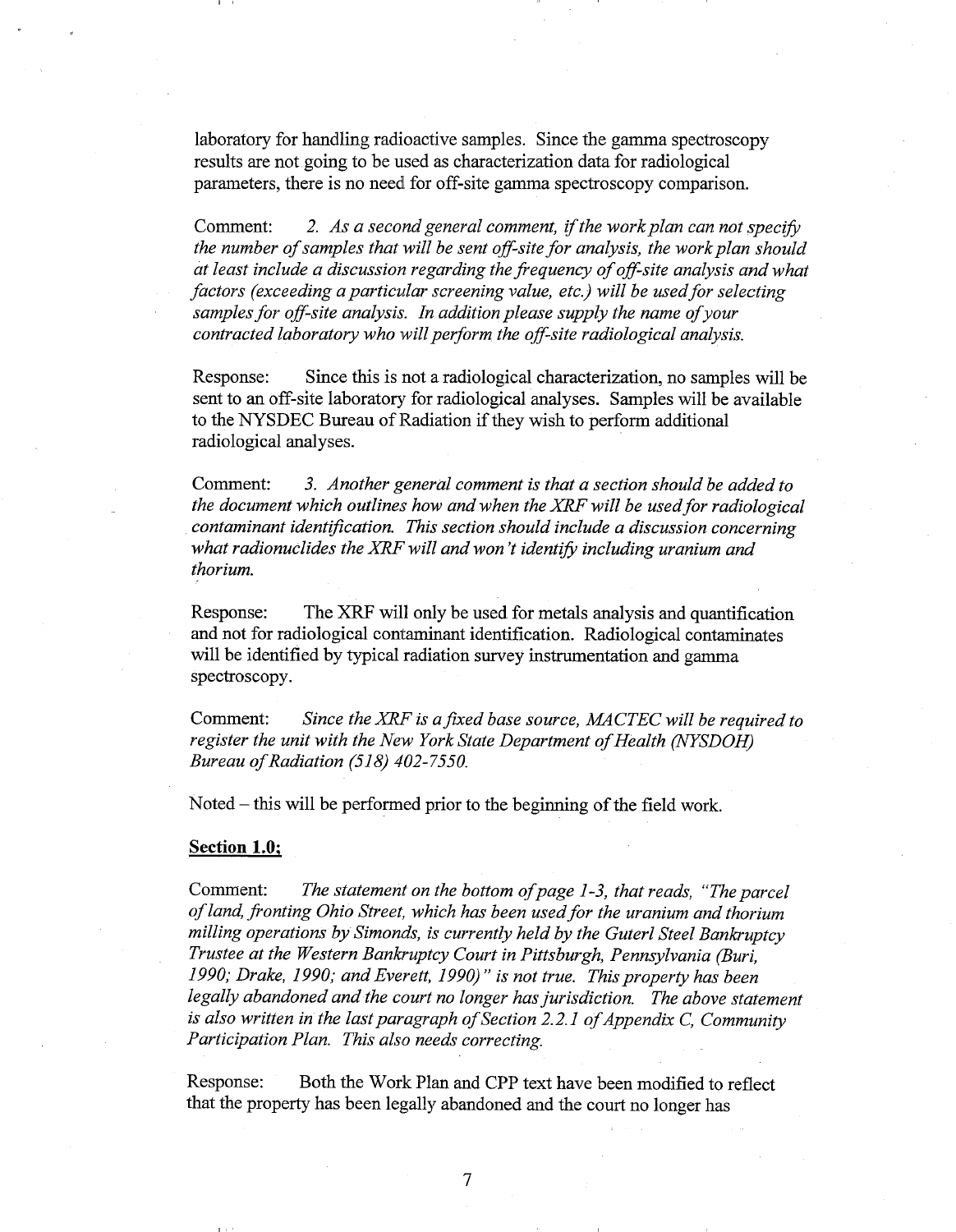## jurisdiction.

## **Section 3.0**

Comment: *On page 3-3 in the first paragraph it is stated; "Drilling equipment will be decontaminated by steam cleaning with potable water prior to each boring, and before leaving the Site. Drilling equipment 6.e. drill rods and casing) will be decontaminated on a temporary decontamination pad constructed in an area designed by the NYSDEC. Decontamination fluids will be released onsite to the ground surface in the area of decontamination, so as to allow the liquids to infiltrate into the soil and not run off-site. In the event that decontamination fluids exhibit visual or olfactory evidence of contamination, fluids will be containerized for testing and 08-site disposal. In addition to chemical decontamination, all drilling equipment will be screened for radioactive contamination prior to reuse and leaving the site.* "

*The procedure for decontaminating the drilling equipment is confusing. The drilling equipment should be radiological surveyed and a visual or olfactory evidence of contamination determination made for chemical contamination prior to any application of decontamination fluids. These measurements/ observations*  will then dictate what can happen to the decontamination fluids. If the soil on the *drilling equipment is contaminated, obviously the decontamination fluids can not be allowed back to the ground surface.* 

Response: The text has been modified to reflect that equipment will be surveyed for radiological and chemical contamination first. If any radiological contamination is identified, dry decontamination techniques will be utilized prior to any wet decontamination. Should dry decontamination techniques prove unsuccessful and wet decontamination is needed, decontamination fluids will be collected and analyzed in order to determine acceptable means of release or disposal.

Comment: *On page 3-3, the first paragraph concludes with the sentence, "Radiological screening will be conducted in accordance with procedures detailed in the Site-Speczfic IEASP and QAPjP.* " *Appendix A, which contains the Quality Assurance Project Plan in part, only contains a document incorporated by reference along with a description of the gamma spectroscopy counting system and X-Ray fluorescence (XRF) methods. The Health and Safety Plan does not contain any useful information for this application. Physical surveying of equipment for radiological contamination is usually done with a hand held instrument with an attached pancake probe. Please insert into this document how MACTEC Engineering and Consulting, Inc intends to screen this equipment for radiological contamination and what limits will used.* 

Response: Surveys for radiological contamination will be performed with typical radiation survey instrumentation (GM pancake probe, 100 cm2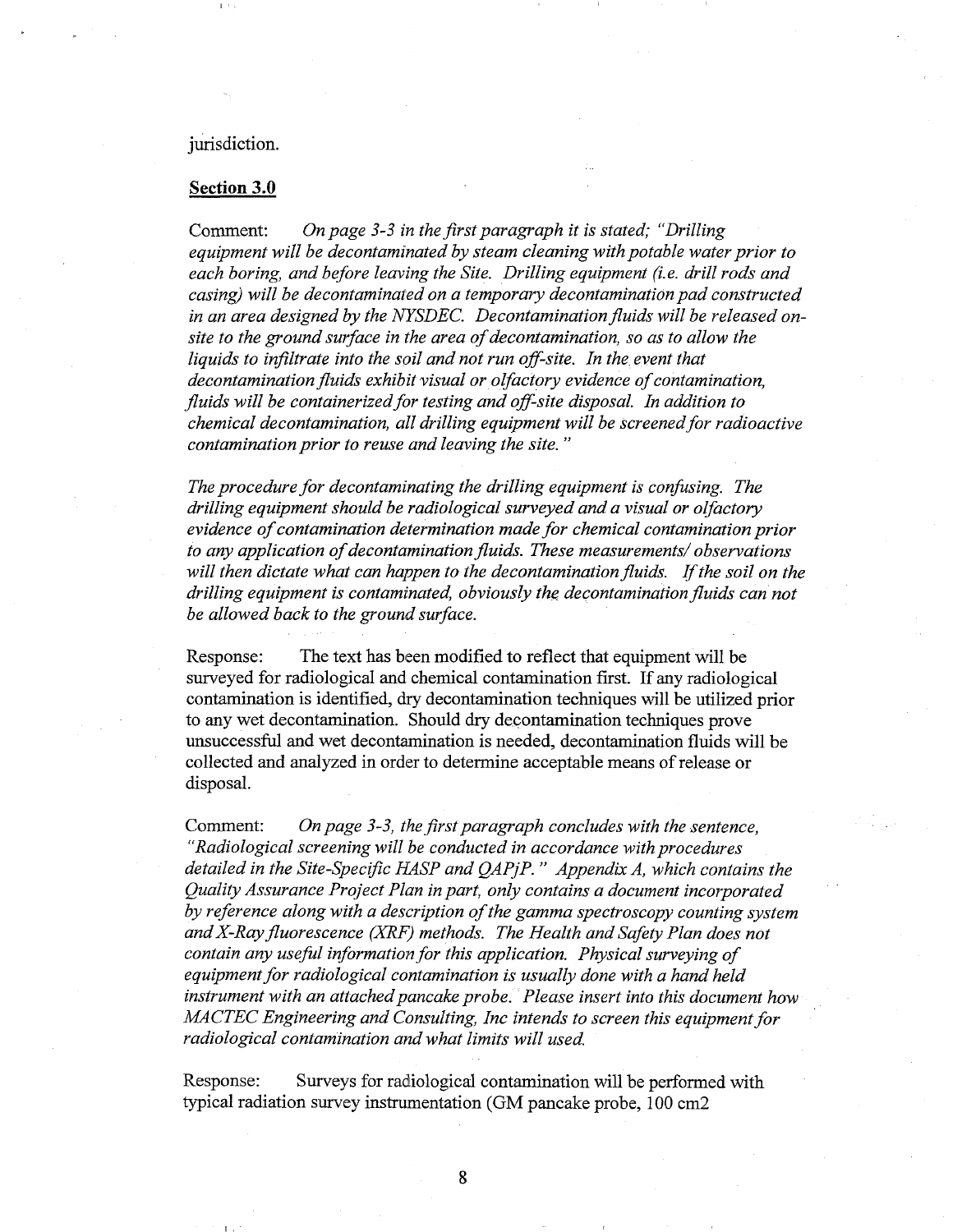scintillation probe, alpha/beta scaler, etc.). The procedure for performing radiological surveys will be included as part of Appendix A. Release limits for this investigation will be two times the average background value. While two times background is not a recognized regulatory limit, it is commonly used as a qualitative indicator for the presence of elevated radioactivity and is considered to be conservative.

Comment: *The second paragraph of page 3-3 entitled Investigation Derived Wastes, states, "Radiological contaminated materials will be labeled in accordance with regulation and referred to the USACE for disposition.* " *The USACE has not agreed to perform any work at this site yet and to presume that they will take over any investigation-derived wastes fiom this remedial investigation is inappropriate. The contractor should make arrangements for proper disposal of all IDW.* 

Response: Radiologicalliy contaminated materials will be collected during the investigation. Once the investigation is complete, these materials will be characterized and quantified and arrangements for proper disposal will be made.

Comment: *Also on page 3-3, in the section entitled, Disposable Sampling Equipment it is stated, "Disposable equipment will also be screened for radiological contamination.* If *no radiological contamination above background is noted.* . . " *Physical surveying of equipment for radiological contamination is usually done directly with a hand held instrument with an attached pancake probe or taking wipe samples and using the pancake probe to identify elevated count rates. Please describe what radiological instrumentation will be used to screen for radiological contamination. Also, please describe how a background value*  will be obtained.

Response: Surveys for radiological contamination will be performed with typical radiation survey instrumentation (GM pancake probe, 100 cm2 scintillation probe, alpha/beta scaler, etc.). Background values for radiation survey instrumentation will be obtained inside the field trailer as part of operational checks on the instruments. These values will be compared to those obtained in the field and surveys for release will be performed in low background areas.

Comment: *On page 3-4 in the section entitled Well Purge Water, it is stated, "Containers will be screened for radiological contamination and elivated volatile organic contamination.* " *Since the Department* **S** *Division of Solid* & *Hazardous Materials will have their contracted radiological laboratory perform the radiological analysis on the well water samples, we will inform MACTEC Engineering and Consulting, Inc. as to the disposition of the purge water from the radiological perspective. Well purge water must be held in the respective containers until that determination is made.* 

9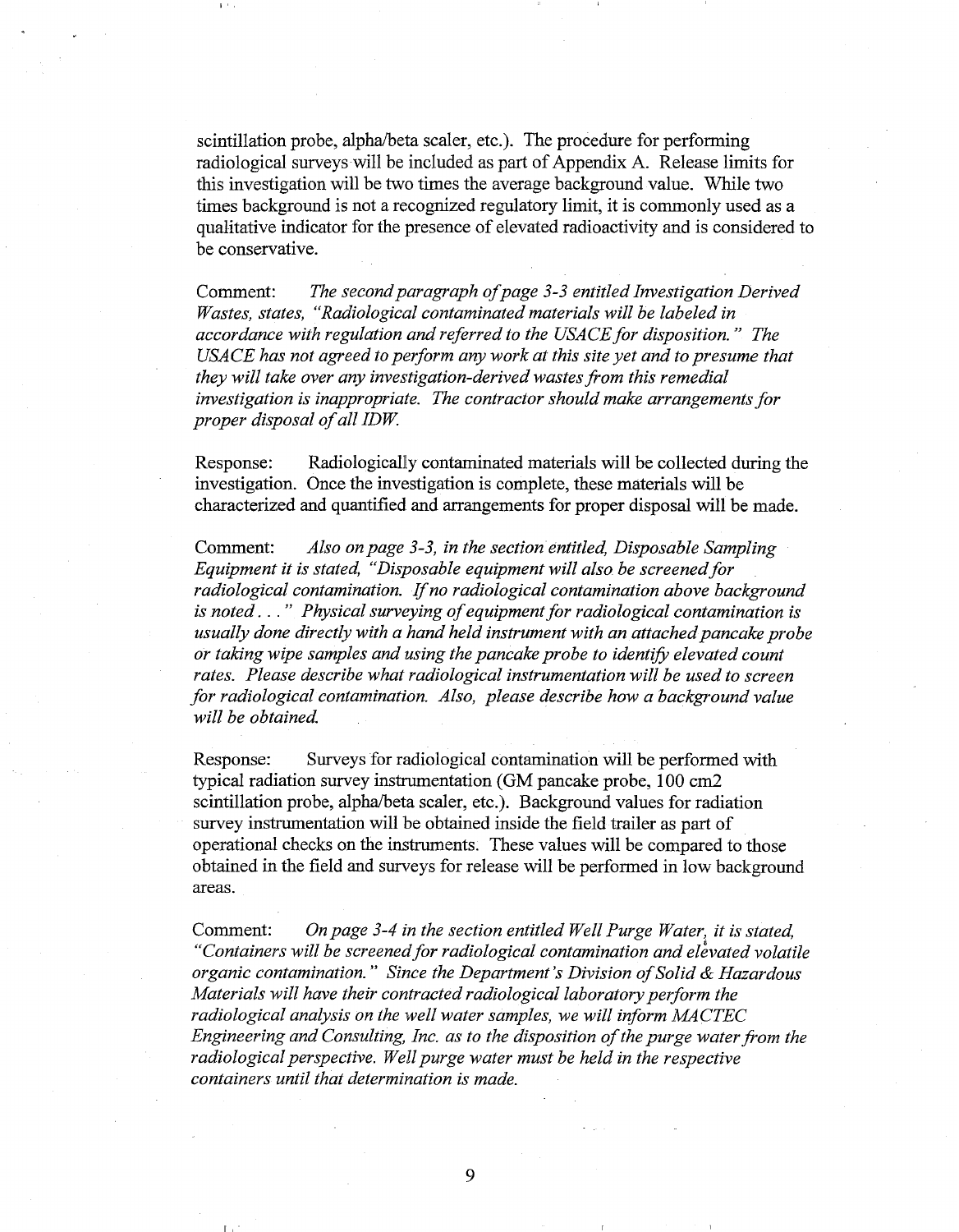Response: The text has been modified to indicate that well purge water will be stored until results from WYSDEC Bureau of Radiation are available and appropriate means of release or disposal will be taken.

Comment: *Onpage* 3-4, *in the section entitled Well Purge Water, it is again stated, "Radiological contaminated materials will be labeled in accordance with regulation and referred to the USACE for disposition.* " *As stated in the above comment, the USACE has not agreed to perform any work at this site yet and to presume that they will take over any well purge water from this remedial investigation is inappropriate.* 

Response: The text has been modified to indicate that well purge water will be stored until results from NYSDEC Bureau of Radiation are available and appropriate means of release or disposal will be taken.

Comment: *On page* 3-4 *in the section entitled Drill Cuttings, it is stated, "In addition, soils will be screened for radiological contamination and will also be analyzed on-site using gamma spectroscopy.* " *This paragraph should include a description of what radiological instrument will be used to screen this material. Also, please explain what values will be used to constitute radiologically contaminated soil.* 

Response: The text has been modified to indicate that soils will be screened in the field for radiological contamination with typical radiation survey instrumentation (i.e., GM pancake probe, 100 cm2 scintillation probe) as an indicator of gross levels of radiation. Volumetric soil samples will be counted using on-site gamma spectroscopy and will be compared to background volumetric soil sample concentrations. Background soil samples will be collected from non-impacted areas on the Guterl site or off-site.

Comment: *On page 3-4 in the section entitled Drill Cuttings, it is stated, "Radiological contaminated materials will be labeled in accordance with regulation and referred to the USACE for disposition.* " *As stated earlier, the USACE has not agreed to perform any work at this site yet and to presume that they will take over any investigation-derived wastes from this remedial investigation is inappropriate.* 

*The USACE will not be responsible for any radioactive IDK MCTEC should make adjustments in the work plan and budget to procure the services of a contractor licensed to characterize and dispose of all radioactive IDW, this would also include any source material found during the investigation.* 

Response: The text has been modified to indicate that drill cuttings will be stored until results fiom NYSDEC Bureau of Radiation are available and appropriate means of release or disposal will be taken.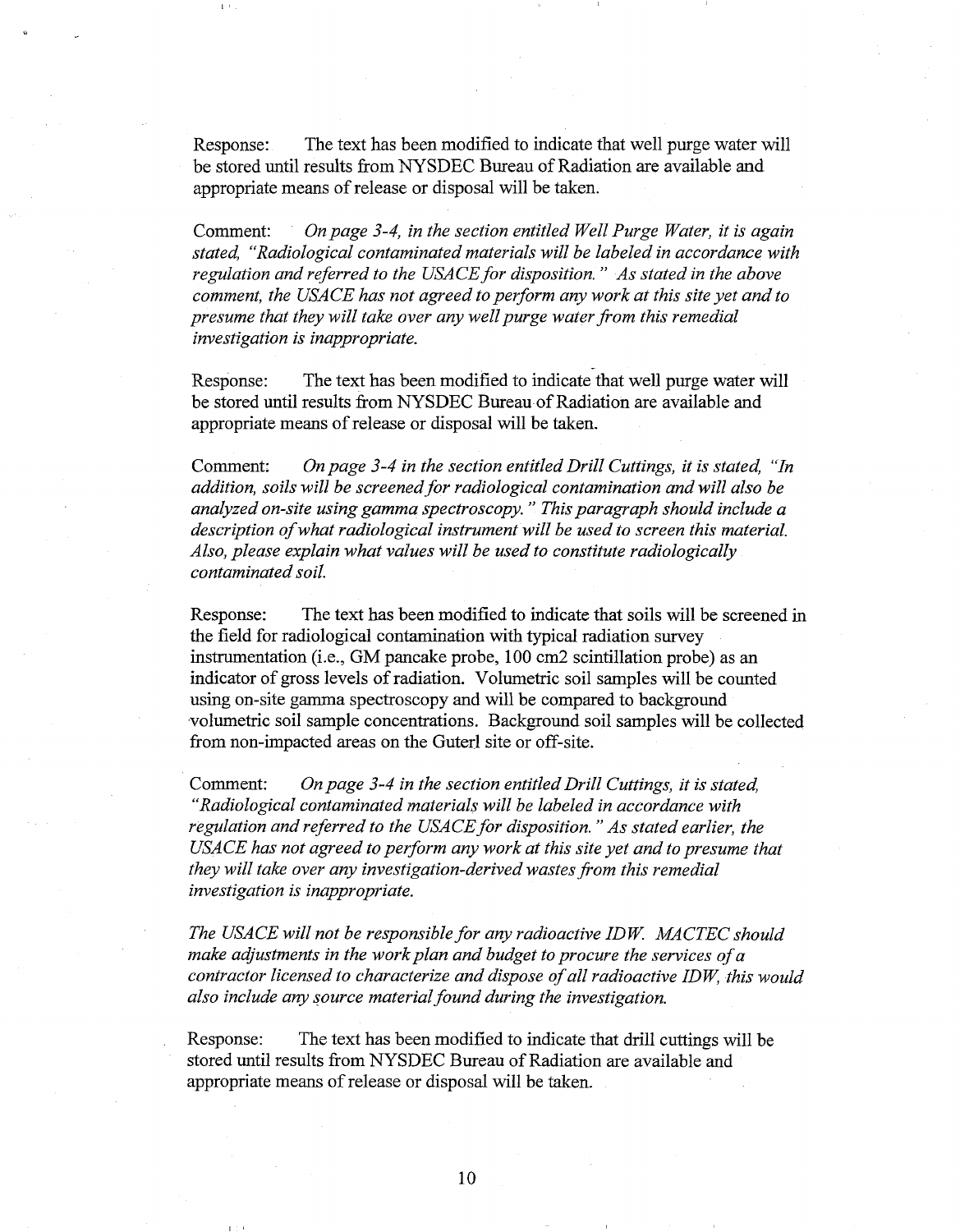## **Comments from the United States Army Corp of Engineers**

## **General Comments:**

Comment: *Regarding their plan to screen all phase I samples with an on-site gamma spectroscopy lab, speciJically information in Appendix A (QAPP):* 

*a. Is NYSDEC attempting to determine the percent enrichment of uranium with on-site gamma spectroscopj?? Note that this may be difJicult (I) due to high detection limits for U-235, and that* (ii) *the U-235 concentrations may be overreported via gamma spectroscopy due to interference from Ra-226. (A better, more definitive way to determine uranium enrichment may be to do isotopic uranium analysis followed by alpha spectroscopy, and compare U-234 and U-238 ratios.)* 

Response: No, on-site gamma spectroscopy is only being used to determine if samples are acceptable for an off-site laboratory that does not have a radioactive materials license for chemical analyses.

Comment: *b. Why are Co-60 and Cs-137 included in the results to be reported by the on-site gamma spectroscopy?* 

Response: Numerous radionuclides will be evaluated by gamma spectroscopy, all for the purpose of releasing samples to an off-site laboratory that does not have a radioactive materials license for chemical analyses. This is not a radiological investigation and the results of the on-site gamma spectroscopy analyses will not be reported. NYSDEC Bureau of Radiation will be collecting samples fiom groundwater and soil sample locations with elevated radiation levels for off-site radiochemical analyses.

Comment: *c. What about Th-232, will any attempt to measure this important site-related radionuclide be made with the on-site gamma spectroscopy?* 

Response: Th-232 will be evaluated by on-site gamma spectroscopy but only for the purpose of releasing samples to an off-site laboratory that does not have a radioactive materials license for chemical analyses. This is not a radiological investigation and the results of the on-site gamma spectroscopy analyses will not be reported. NYSDEC Bureau of Radiation will be collecting samples from groundwater and soil sample locations with elevated radiation levels for off-site radiochemical analyses.

Comment: *d. For water, the gamma spectroscopy detection limits may be too high to use as a screening tool for water samples. Could NYSDEC consider doing gross alpha and gross beta as a screen for radioactivity in water?* 

Response: NYSDEC Bureau of Radiation will be collecting split samples